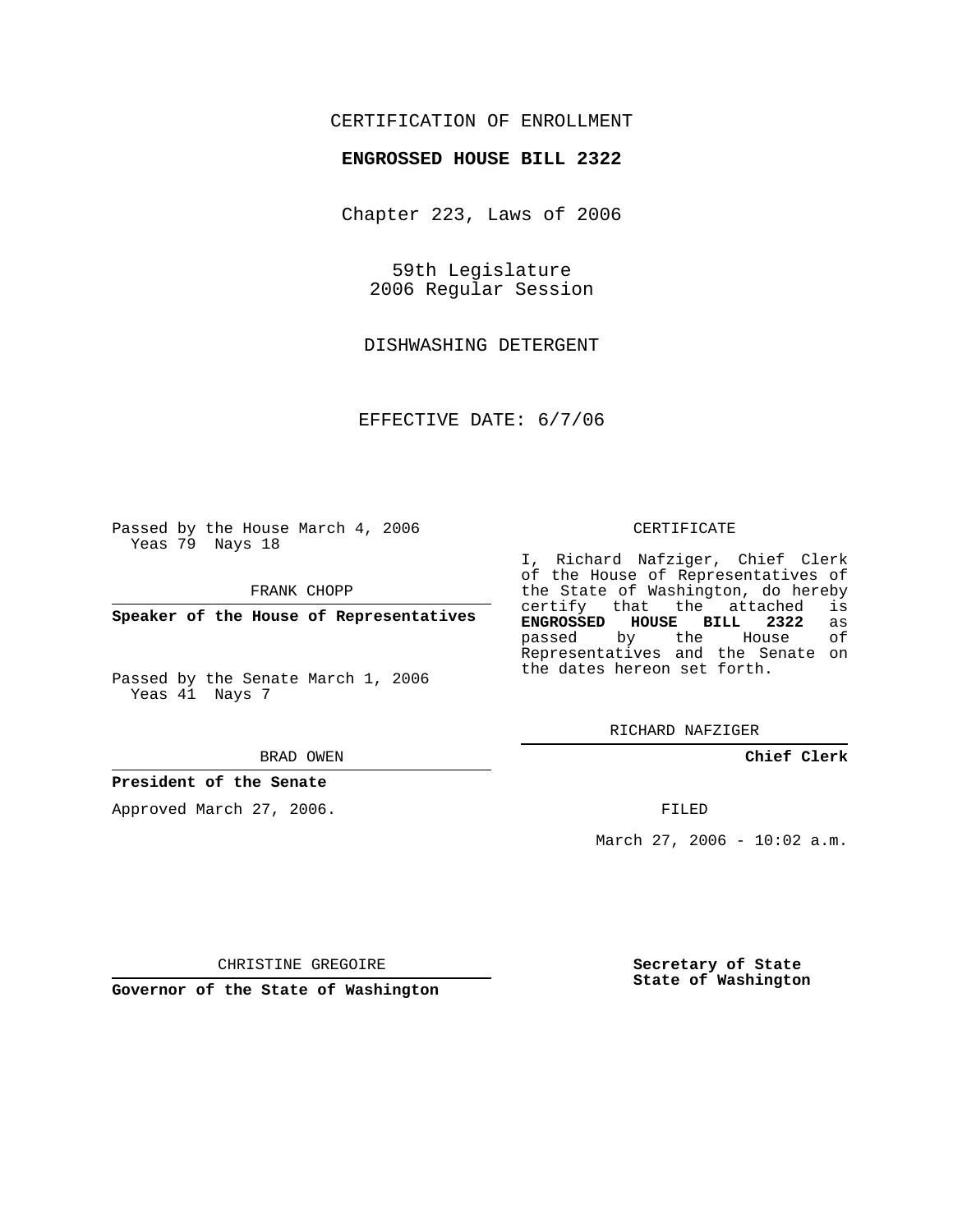# **ENGROSSED HOUSE BILL 2322** \_\_\_\_\_\_\_\_\_\_\_\_\_\_\_\_\_\_\_\_\_\_\_\_\_\_\_\_\_\_\_\_\_\_\_\_\_\_\_\_\_\_\_\_\_

\_\_\_\_\_\_\_\_\_\_\_\_\_\_\_\_\_\_\_\_\_\_\_\_\_\_\_\_\_\_\_\_\_\_\_\_\_\_\_\_\_\_\_\_\_

## AS AMENDED BY THE SENATE

Passed Legislature - 2006 Regular Session

**State of Washington 59th Legislature 2006 Regular Session By** Representative Ormsby Read first time 04/14/2005. Referred to Committee on Natural Resources, Ecology & Parks.

 1 AN ACT Relating to limiting the phosphorus content in dishwashing 2 detergent; and amending RCW 70.95L.005 and 70.95L.020.

3 BE IT ENACTED BY THE LEGISLATURE OF THE STATE OF WASHINGTON:

 4 **Sec. 1.** RCW 70.95L.005 and 1993 c 118 s 1 are each amended to read 5 as follows:

6 The legislature hereby finds and declares that:

 7 (1) Phosphorus loading of surface waters can stimulate the growth 8 of weeds and algae, and that such growth can have adverse 9 environmental, health, and aesthetic effects;

10 (2) Household detergents contribute to phosphorus loading, and that 11 a limit on detergents containing phosphorus can significantly reduce 12 the discharge of phosphorus into the state's surface and ground waters;

 (3) Household detergents containing no or very low phosphorus are readily available and that over thirty percent of the United States population lives in areas with a ban on detergents containing 16 phosphorus; ((and))

17 (4) Phosphorus limits on household detergents can significantly 18 reduce treatment costs at those sewage treatment facilities that remove 19 phosphorus from the waste stream; and